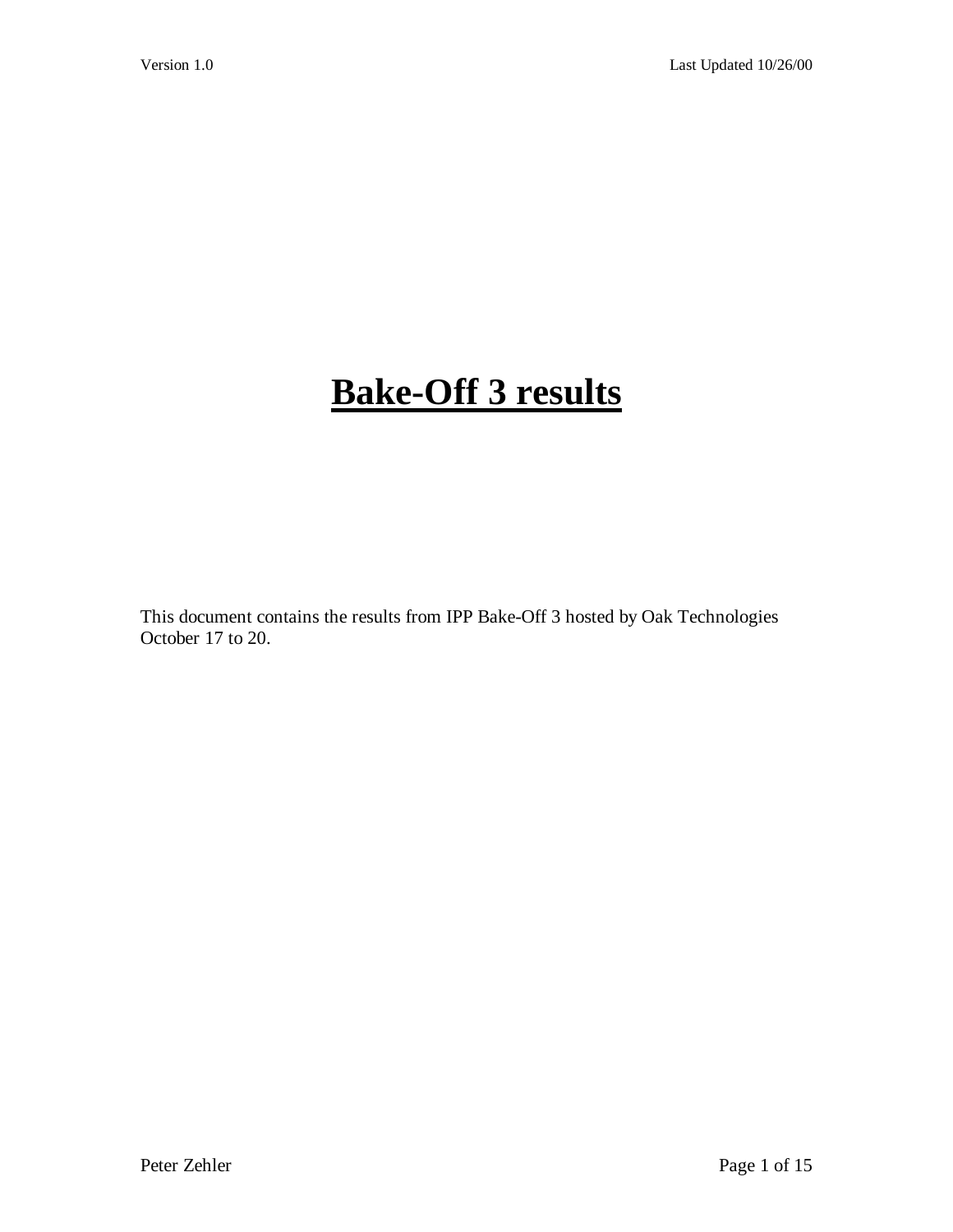# **Table of Contents**

| $\mathcal{D}_{\mathcal{L}}$ |       |  |
|-----------------------------|-------|--|
| 3                           |       |  |
|                             | 3.1   |  |
|                             | 3.2   |  |
|                             | 3.3   |  |
|                             | 3.4   |  |
|                             | 3.5   |  |
| $\overline{4}$              |       |  |
|                             | 4.1   |  |
|                             | 4.2   |  |
|                             | 4.3   |  |
|                             | 4.4   |  |
| 5 <sup>5</sup>              |       |  |
|                             | 5.1   |  |
|                             | 5.2   |  |
|                             | 5.2.1 |  |
|                             | 5.2.2 |  |
| 6                           |       |  |
|                             | 6.1   |  |
|                             |       |  |
| 8                           |       |  |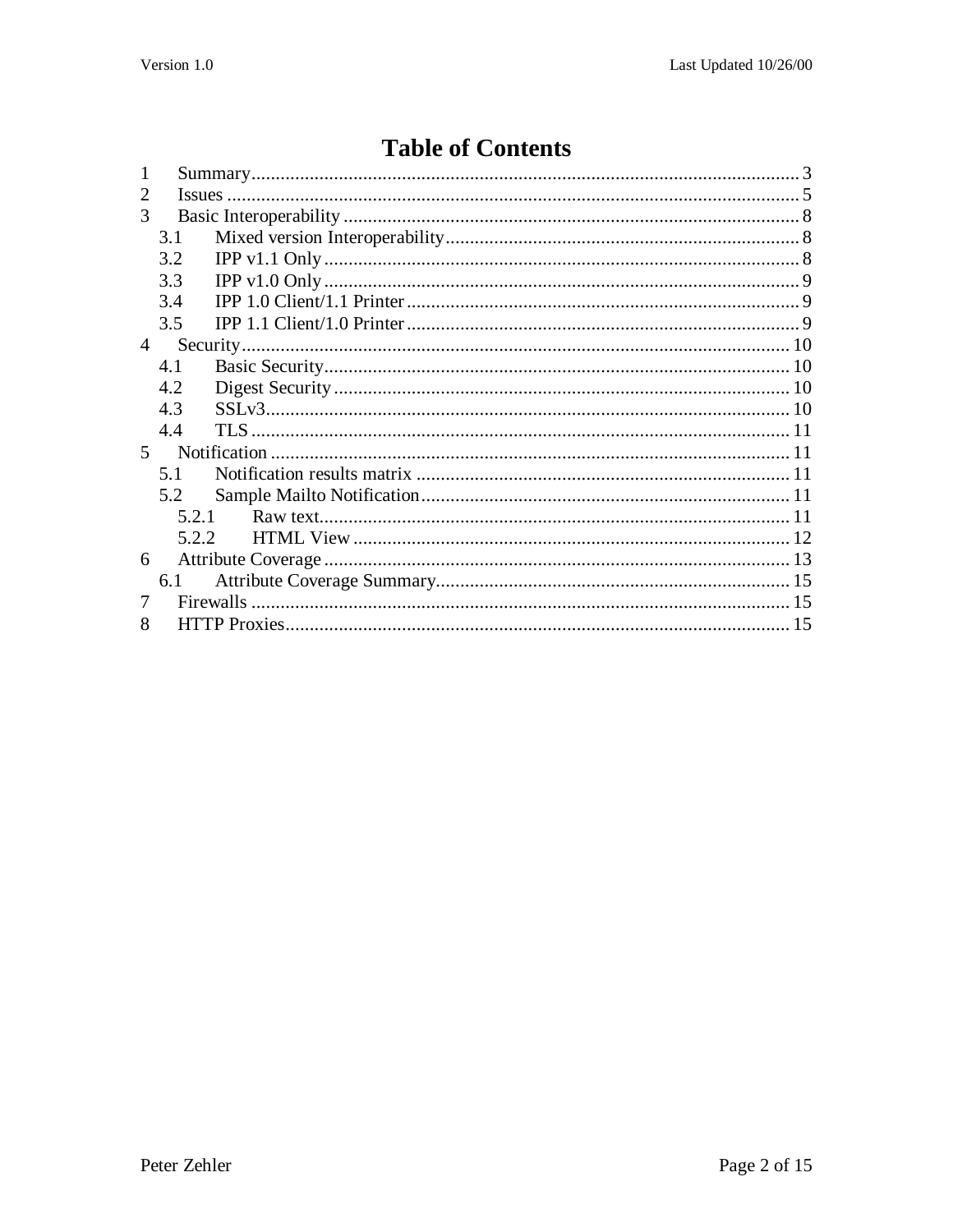# **1 Summary**

The third IPP Bake-Off held October 17 to 20. It was hosted by Oak Technologies in Woburn Massachusetts. The Bake-Off was a success, though some participants wanted more time to test with the rich set of IPP implementations.

Participating companies: Axent Technologies Inc., Canon, Electronics for Imaging Inc., Epson, IBM, i-data International, Japan Computer Industry, McAfee.com, Microsoft, Netreon Inc., NETsilicon Inc., Novell, Oak Technologies, Quality Logic, Ricoh, SEH Computertechnik Gmbh, Xerox

The 18 participants provided 17 IPP Printers, 9 IPP Clients, 2 firewalls and 2 HTTP Proxies. Out of the 153 possible combinations of Clients and Printers, 151 were tested.

- The overall success rate was 93%.
- Limiting the scope to IPP v1.1 provided a success rate of 96%.
- With IPP v1.0 Clients and v1.1 Printers, the success rate was 100%.
- The tests with v1.1 Clients and v1.0 Printers resulted in a success rate of 31%, which is not surprising given that some printer implementations explicitly disallowed that combination. Some Clients were able to retry in v1.0 mode raising the success rate to 69%. It should also be noted that for v1.0 Printers that allow v1.1 Clients the success rate was 100%.

The majority of the failures can be attributed to one of two causes. The major cause of unresolved failures was due to IPP Clients that had problems with IPP Printers that sent HTTP "100 continue" messages. This was recognized as an implementation error. The other cause was v1.0 Printers that explicitly disallowed v1.1 Clients. IPP inherently provides a mechanism that allows minor version mismatches to be gracefully handled. The minor version mismatch was recognized as an unnecessary printer restriction.

Security testing went well with both SSLv3 and TLS having no failures with their limited number of participants (8 and 7 respectively). Basic authentication had the most participants (59) with a success rate of 93%. The most common cause of failure here was the "100 continue" problem previously mentioned. Digest authentication was the poorest performer with 31 participants and a success rate of 68%. Only a few of the failures were due to the "100 continue" problem.

Firewall and HTTP proxy testing was a complete success. The testing with the firewalls demonstrated that administrators could set policy regarding IPP printing. Firewalls were able block, selectively allow or allow unrestricted printing between IPP Clients and Printers. The firewalls further demonstrated that they could add an additional layer of security requiring IPP Clients to authenticate to the firewall before allowing the IPP request through to a designated printer. The HTTP proxies operated transparently when used in IPP printing. No security interactions or caching issues were discovered.

The IPP notification testing gave early implementers a chance to shake down their implementations. Out of the 25 combinations that were reported tested, only two complete failures were noted. The remaining 23 were able to subscribe for notifications. There were 19 successful "mailto" notification tests and 4 successful "INDP" tests. At least two issues with the notification documents were identified.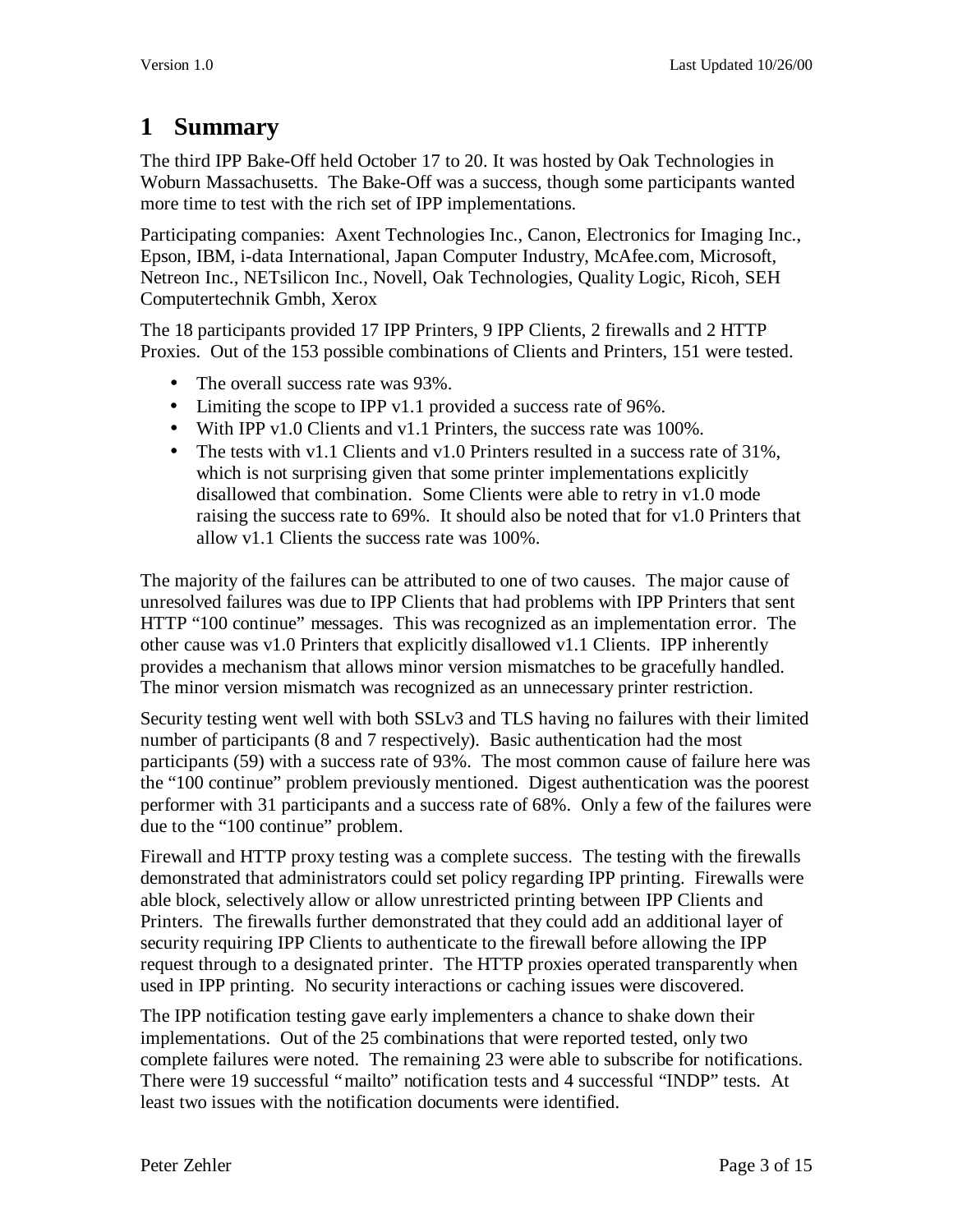The major benefit of any Bake-Off is bringing together the implementers of IPP from across the industry. The cooperation between the engineers was remarkable. All were sharing their IPP expertise and working together for the benefit of all. Every participating vendor will have an improved implementation of IPP as a direct result of this event.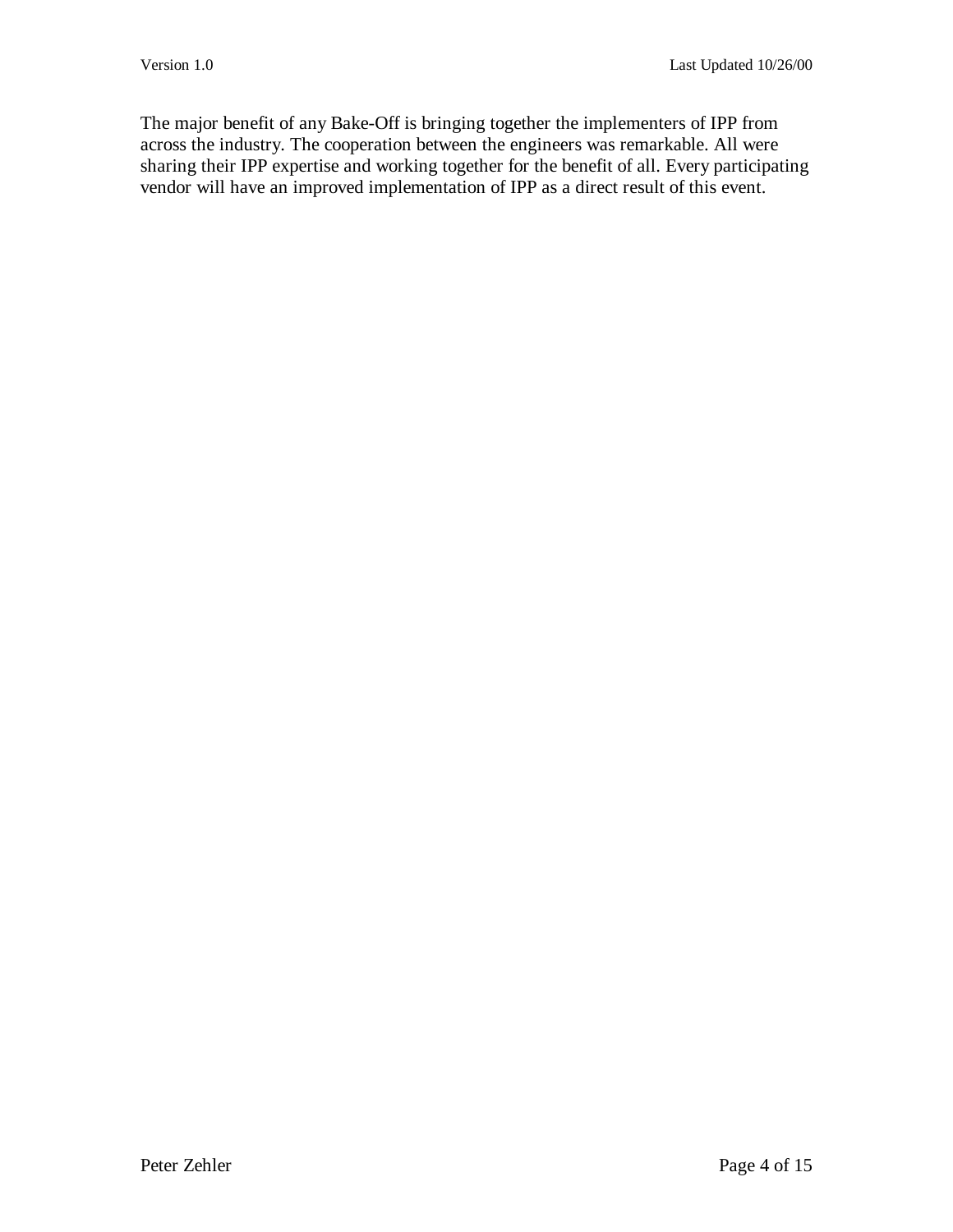#### **2 Issues**

There were six general issues captured during the Bake-Off and five more that were implementation specific. The general issues will be sent out on the mailing list for final disposition.

- **BO3-1**: IPP Client failed when an unexpected HTTP "100 continue" was received. Some printers sent a "100 continue" even before the Client sent a request. **Proposed Resolution:** An IPP Client must accept and handle an HTTP "100 continue" whenever it is encountered.
- **BO3-2**: Some IPP Clients issues a zero length HTTP Post. The Client assumed that this would force a challenge if security were enabled on the Printer. The Client would have a problem if a subsequent print operation were challenged.

**Proposed Resolution:** The Client should use the IPP operation "validate-job" to check if a job will be accepted. This operation will cause the Printer to issue a challenge and check the print request before sending the data. The IPP Client should also be able to handle a challenge when issuing an IPP operation since there is no guarantee the connection has not been torn down.

Furthermore, a Printer should accept an empty HTTP post and issue a challenge based on the URL of the post.

**Action Item:** Bob Herriot: Some clients determined if a Printer requires authentication by sending an empty HTTP request. Some Printers treated this as an error. The resolution was for clients to send a ValidateJob operation and by inference to allow Printers to reject empty HTTP requests.

I raised the issue about whether a Printer should perform the authentication challenge based solely on the URL or whether it could react differently to an empty request than to a Validate-Job request.

I asked an HTTP expert and received the following information.

- 1) An HTTP server can have any policy. This means that our decision is allowable.
- 2) It is best for a client if it can associate the URL tree with the authentication space.

 This means that our decision could be better. That is, we should require an IPP Printer to decide whether to issue an authentication challenge by examining the URL and nothing else, e.g. a Printer receiving a request for a particular URL, gives the same challenge to an empty request as to a Validate-Job request.

This solution allows a client to use Validate-Job to request a challenge as we decided to allow. It also allows a client to use the empty request.

The important difference between our decision and what I am proposing is that the Printer must perform an authentication challenge consistently for a URL regardless of the contents of the message body. This rule make IPP behavior consistent with good HTTP policy.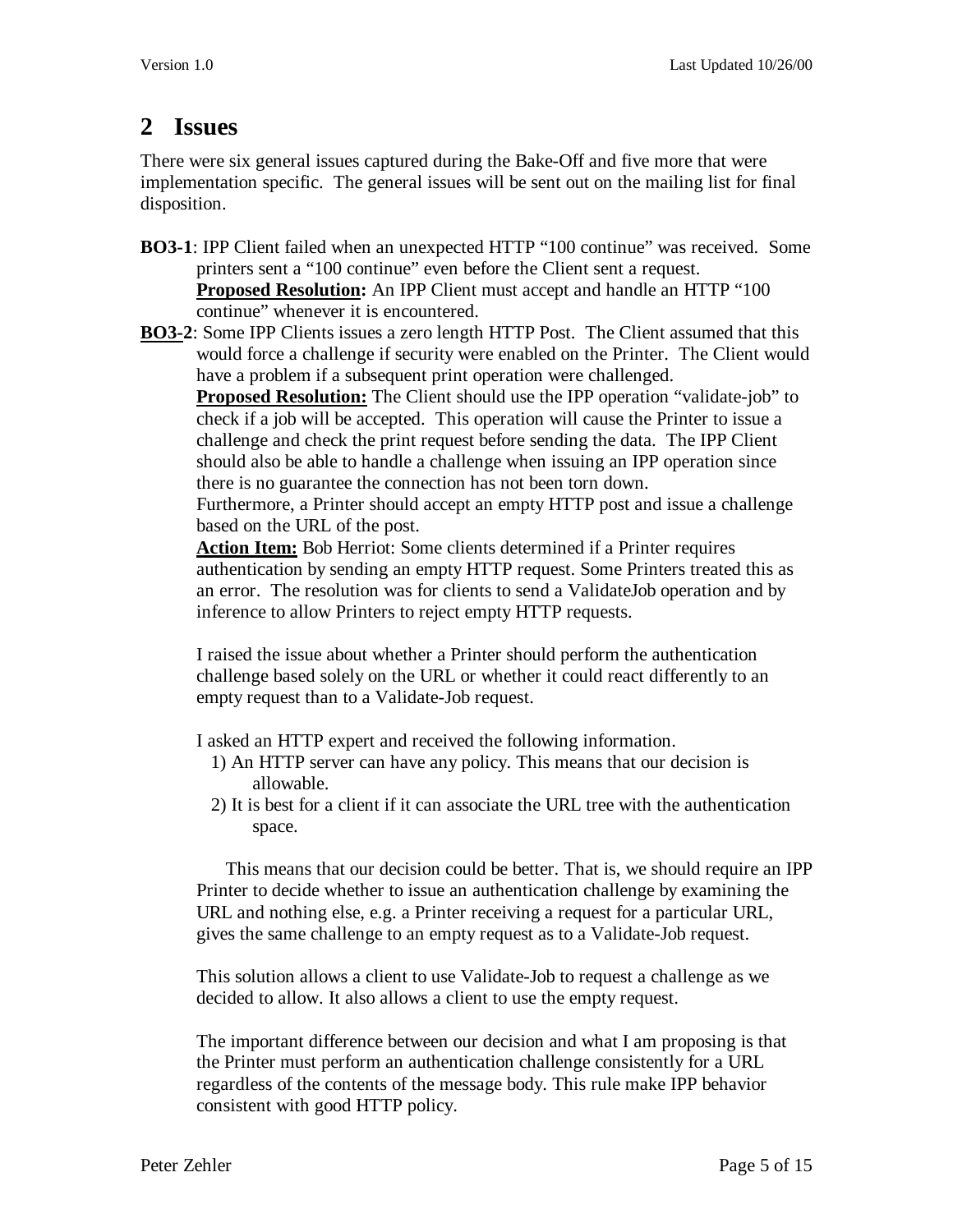.

- **BO3-3:** Do the values for "notify-uri-schemes-supported" include the ": character? **Proposed Resolution:** No. See rfc2911 section4.1.6 uri scheme data type variables
- **BO3-4:** For get-printer-attributes, operation submitted with an unsupported "requestedattributes" value what is the return code and should an unsupported attributes group be returned containing the requested-attributes attribute and the unsupported value. There are four possibilities of status code and unsupported attribute:
	- A) Successful-ok/no attributes
	- B) Successful-ok/unsupported requested-attributes returned
	- C) Successful-attribute-or-value-ignored/ no attributes
	- D) Successful-attribute-or-value-ignored/ unsupported requested-attributes returned
	- The standard currently allows A, C, D. Should the standard be relaxed to include C? The implementations at the Bake-Off supported were A-11, B-1, C-3, and D-0

#### **Proposed Resolution:** Allow all combinations

- **BO3-5:** In the subscription object is the does the mailto URL contain '//'. Is it mailto://mumble or mailto:mumble ? **Proposed resolution:** The mailto URL does not include '//'.
- **BO3-6:** Are there suffixes to "printer-state-reasons" value "none" (i.e. none-error & none-report)?

**Proposed Resolution:** There are no suffixes used for the value "none".

- **BO3-IMP-1:** Some Clients did not allow password lengths greater than eight characters. These clients should be corrected
- **BO3-IMP-2:** Some Printers did not handle multiple operations across a single connection. IPP uses HTTP 1.1 and therefore IPP Printers must handle more than one request across a connection.
- **BO4-IMP-3:** Some Clients did not properly decode the attribute syntax textwithlanguage. The Clients recognized that it is an implementation problem.
- **BO3-IMP-4:** Some Printers would return all printer attributes even when only one unsupported attribute was requested. The Printers recognized this was an implementation problem.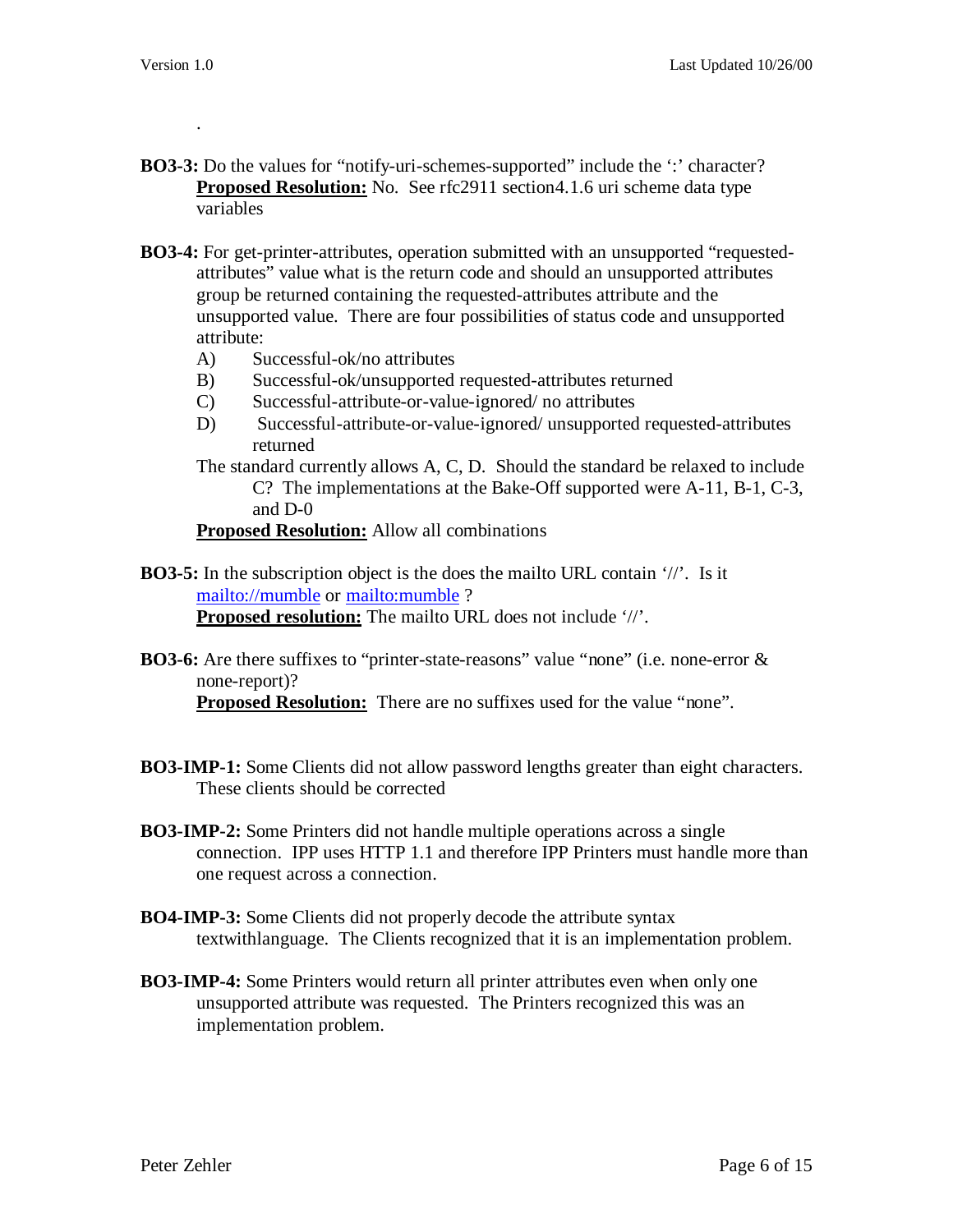**BO3-IMP-5:** Some Clients had problems accepting IPP responses that did not include the HTTP status message. Is the HTTP status message required in the IPP response?

**Proposed response:** IPP Client software should not parse the reason phrase per rfc2068 section 6.1.1

"The Status-Code element is a 3-digit integer result code of the attempt to understand and satisfy the request. These codes are fully defined in section 10. The Reason-Phrase is intended to give a short textual description of the Status-Code. The Status-Code is intended for use by automata and the Reason-Phrase is intended for the human user. …

The reason phrases listed here are only recommended -- they may be replaced by local equivalents without affecting the protocol."

Also, note that the Printer should be sending a reason phrase per rfc2068 section 6.1

"The first line of a Response message is the Status-Line, consisting of the protocol version followed by a numeric status code and its associated textual phrase, with each element separated by SP characters. No CR or LF is allowed except in the final CRLF sequence.

Status-Line = HTTP-Version SP Status-Code SP Reason-Phrase CRLF"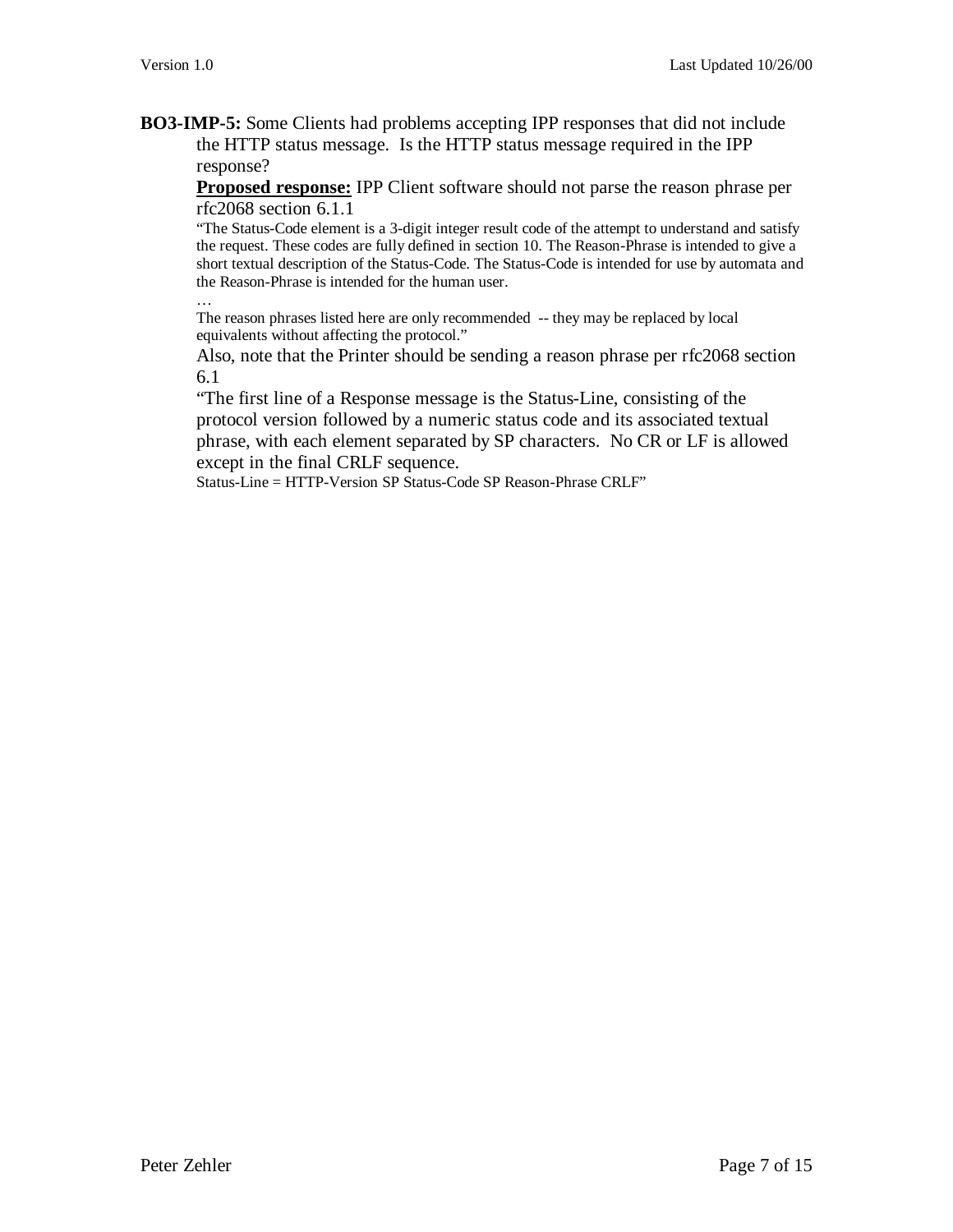# **3 Basic Interoperability**

Key: P=Print-Job,

G=GetJobAttributes,

F=failure

v=failure due to unsupported version

V=failure corrected by client changing version

| ◡▴              | TITIVA     | version mitti operability |                |                |                |    |    |            |     |
|-----------------|------------|---------------------------|----------------|----------------|----------------|----|----|------------|-----|
|                 | C1         | C <sub>2</sub>            | C <sub>3</sub> | C <sub>4</sub> | C <sub>5</sub> | C6 | C7 | C8         | C9  |
| <b>P1</b>       | PG         | PG                        | PG             | PG             | PG             | PG | PG | PG         | PG  |
| P <sub>2</sub>  | PG         | PG                        | PG             | PG             | PG             | PG | PG | PG         | PG  |
| <b>P3</b>       | PG         | PG                        | PG             | PG             | PG             | PG | PG | PG         | PG  |
| <b>P4</b>       | PG         | PG                        | PG             | PG             | PG             | PG | PG | PG         | PG  |
| P <sub>5</sub>  | PG         | PG                        | PG             | PG             | PG             | PG | PG | PG         | PG  |
| <b>P6</b>       | PG         | PG                        | PG             | PG             | PG             | PG | PG | PG         | PG  |
| P7              | <b>FFV</b> | <b>FFV</b>                | <b>FFv</b>     | FF             | $\rm FF$       | PG | PG | FF         | FFv |
| <b>P8</b>       | PG         | PG                        | PG             | PG             | PG             | PG | PG | PG         | FF  |
| P <sub>9</sub>  | PG         | PG                        | PG             | PG             | PG             | PG | PG | $\rm FF$   | FF  |
| <b>P10</b>      | PG         | PG                        | PG             | PG             | PG             | PG | PG | PG         | PG  |
| <b>P11</b>      | PG         | PG                        | PG             | PG             | PG             | PG | PG | PG         | PG  |
| <b>P12</b>      | PG         | PG                        | PG             | PG             | PG             | PG | PG | PG         | PG  |
| P13             | PG         | PG                        | PG             | PG             | PG             | PG | PG | PG         | PG  |
| <b>P14</b>      | PG         | PG                        | PG             | PG             | PG             | PG | PG | PG         | PG  |
| P <sub>16</sub> | <b>FFV</b> | <b>FFV</b>                | FFv            | <b>FFV</b>     | PG             | PG | PG | <b>FFV</b> |     |
| <b>P17</b>      | PG         | PG                        | PG             | PG             | PG             | PG | PG | G          | FG  |

#### **3.1 Mixed version Interoperability**

141 out of 151 Print - 93%

145 out of 152 GetPrinterAttributes - 95%

# **3.2 IPP v1.1 Only**

|                 |                | ັ              |                |    |    |    |
|-----------------|----------------|----------------|----------------|----|----|----|
|                 | C <sub>1</sub> | C <sub>2</sub> | C <sub>3</sub> | C4 | C8 | C9 |
| P <sub>1</sub>  | PG             | PG             | PG             | PG | PG | PG |
| P <sub>2</sub>  | PG             | PG             | PG             | PG | PG | PG |
| P <sub>3</sub>  | PG             | PG             | PG             | PG | PG | PG |
| P <sub>4</sub>  | PG             | PG             | PG             | PG | PG | PG |
| P <sub>5</sub>  | PG             | PG             | PG             | PG | PG | PG |
| P <sub>6</sub>  | PG             | PG             | PG             | PG | PG | PG |
| P <sub>9</sub>  | PG             | PG             | PG             | PG | FF | FF |
| P <sub>10</sub> | PG             | PG             | PG             | PG | PG | PG |
| <b>P11</b>      | PG             | PG             | PG             | PG | PG | PG |
| P <sub>12</sub> | PG             | PG             | PG             | PG | PG | PG |
| P <sub>13</sub> | PG             | PG             | PG             | PG | PG | PG |
| P <sub>14</sub> | PG             | PG             | PG             | PG | PG | PG |
| P17             | PG             | PG             | PG             | PG | G  | FG |

74 Of 77 Print - 96%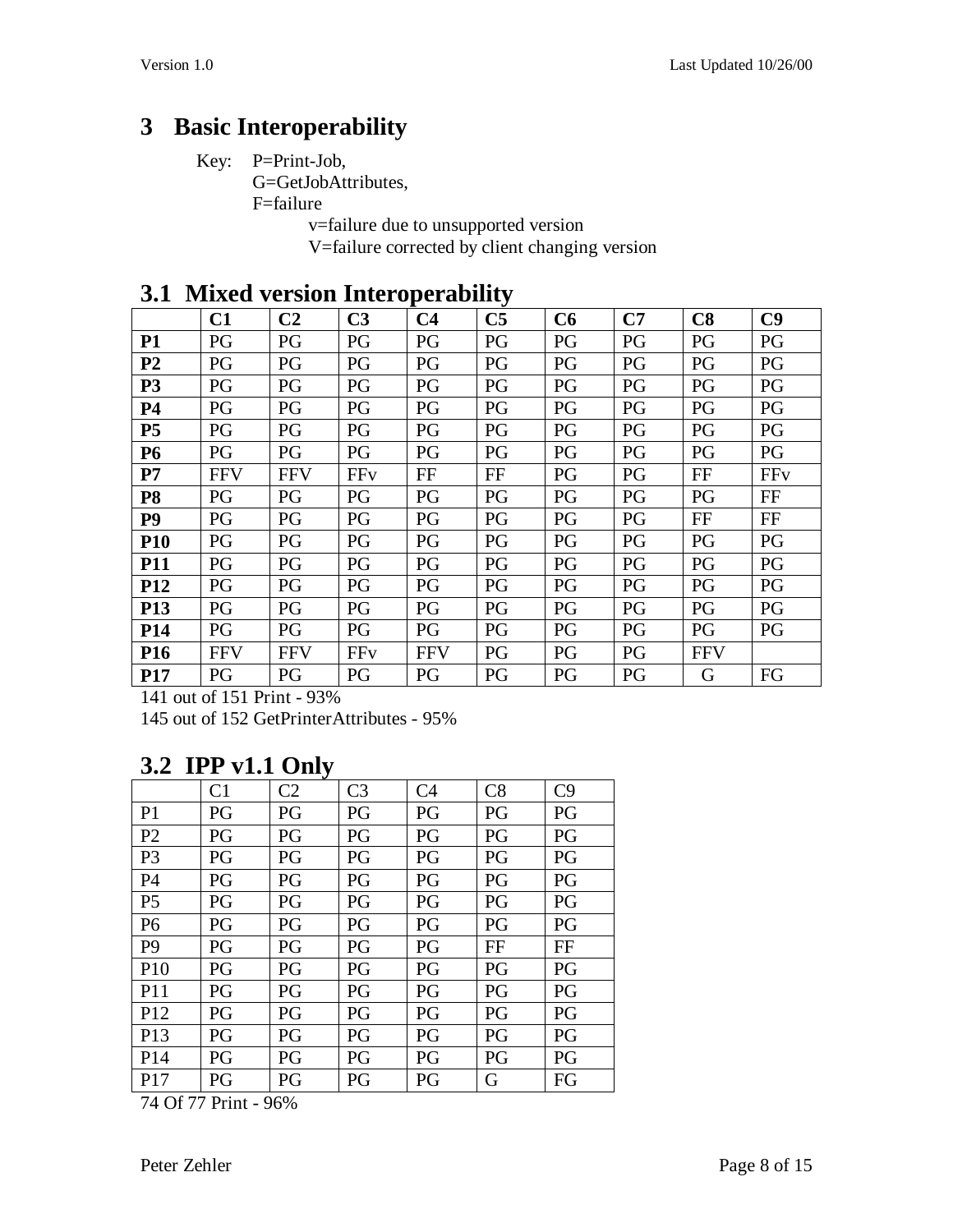#### 76 of 78GetPrinterAttributes 97%

#### **3.3 IPP v1.0 Only**

|           | C <sub>5</sub> | C <sub>6</sub> | C7 |
|-----------|----------------|----------------|----|
| P7        | FF             | PG             | PG |
| <b>P8</b> | PG             | PG             | PG |
| P16       | PG             | PG             | PG |

8 Of 9 Print - 89%

8 Of 9 GetPrinterAttributes - 89%

### **3.4 IPP 1.0 Client/1.1 Printer**

|                 | C <sub>5</sub> | C6 | C7 |
|-----------------|----------------|----|----|
| P <sub>1</sub>  | PG             | PG | PG |
| P <sub>2</sub>  | PG             | PG | PG |
| P <sub>3</sub>  | PG             | PG | PG |
| <b>P4</b>       | PG             | PG | PG |
| P <sub>5</sub>  | PG             | PG | PG |
| P <sub>6</sub>  | PG             | PG | PG |
| P <sub>9</sub>  | PG             | PG | PG |
| P10             | PG             | PG | PG |
| P <sub>11</sub> | PG             | PG | PG |
| P <sub>12</sub> | PG             | PG | PG |
| P <sub>13</sub> | PG             | PG | PG |
| P <sub>14</sub> | PG             | PG | PG |
| P <sub>16</sub> | PG             | PG | PG |

13 of 13 Print - 100% 13 of 13 GetPrintrtAttributes - 100%

#### **3.5 IPP 1.1 Client/1.0 Printer**

|                 |            |            | C <sub>3</sub> | C <sub>4</sub> |            | C9  |
|-----------------|------------|------------|----------------|----------------|------------|-----|
| P7              | FFV        | <b>FFV</b> | FFy            | FF             | FF         | FFv |
| <b>P8</b>       | PG         | PG         | PG             | PG             | PG         |     |
| P <sub>16</sub> | <b>FFV</b> | <b>FFV</b> | FFy            | <b>FFV</b>     | <b>FFV</b> |     |

5 Of 16 Printer 31%, negotiated to 11 of 16 - 69%

5 Of 16 GetPrinterAttribute 31%, negotiated to 11 of 16 - 69%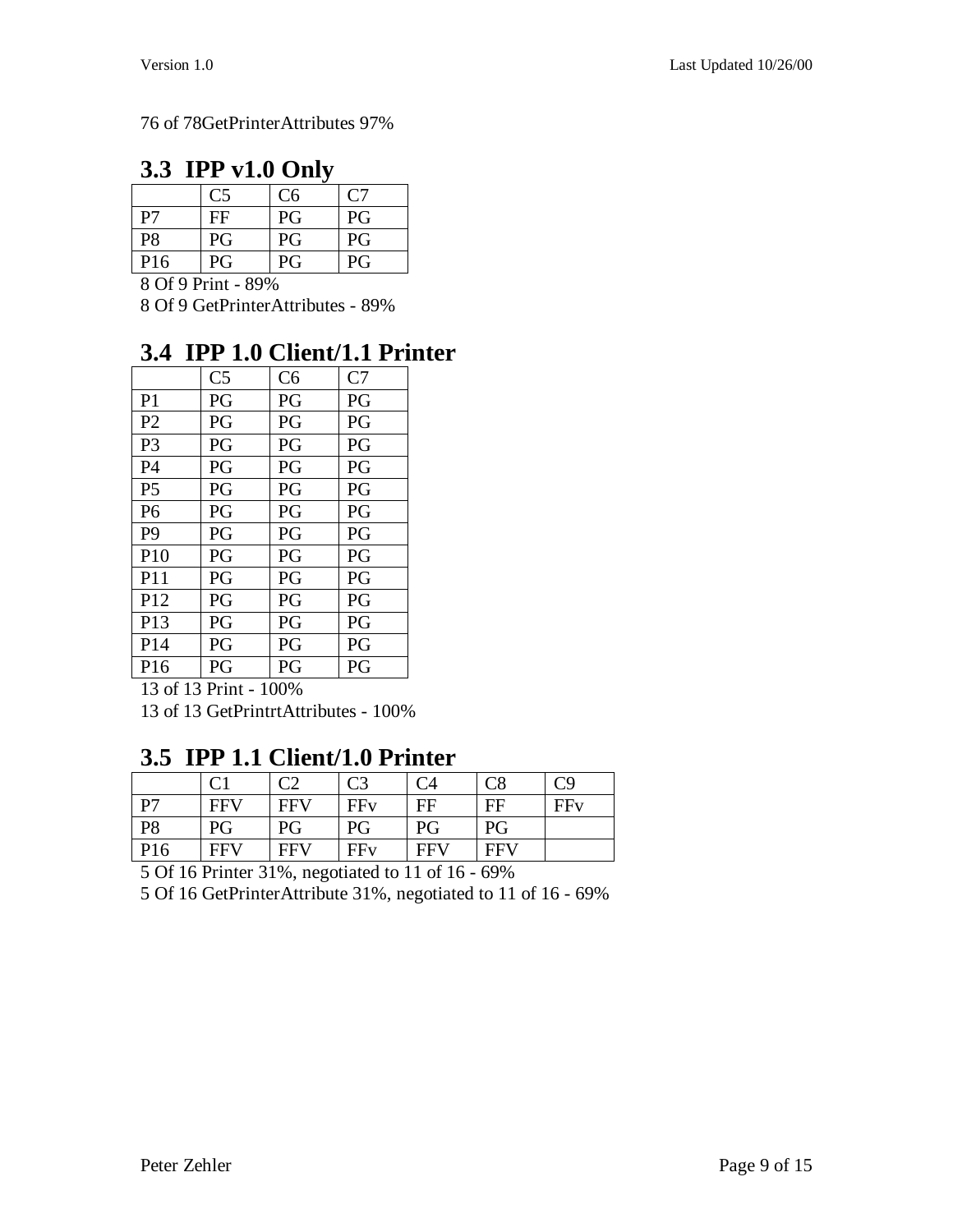# **4 Security**

Simple print jobs were submitted between Client and Printer with the Printer requiring security.

### **4.1 Basic Security**

| <b>Success</b> |
|----------------|
| <b>Success</b> |
| <b>Success</b> |
|                |
|                |
| <b>Success</b> |
| <b>Success</b> |
| <b>Success</b> |
| <b>Success</b> |
| <b>Success</b> |
|                |

55 out of 59 – 93%

# **4.2 Digest Security**

| ິ               | $\bullet$<br>C2 | C <sub>3</sub> | C <sub>4</sub> | C8             | C9             |
|-----------------|-----------------|----------------|----------------|----------------|----------------|
| P <sub>2</sub>  |                 | <b>Success</b> |                | Fail           | <b>Success</b> |
| <b>P4</b>       |                 | Fail           | <b>Success</b> | Fail           | <b>Success</b> |
| P <sub>5</sub>  |                 | <b>Success</b> | Fail           | <b>Success</b> |                |
| P <sub>6</sub>  |                 | <b>Success</b> | <b>Success</b> | <b>Success</b> | Success        |
| P7              |                 |                |                | Fail           |                |
| P <sub>9</sub>  |                 | <b>Success</b> | <b>Success</b> | Fail           | Fail           |
| <b>P10</b>      |                 |                |                | Fail           | <b>Success</b> |
| <b>P11</b>      |                 | <b>Success</b> | <b>Success</b> | <b>Success</b> | <b>Success</b> |
| P <sub>12</sub> | <b>Success</b>  | <b>Success</b> | <b>Success</b> | Fail           | <b>Success</b> |
| P <sub>14</sub> |                 |                |                | Fail           |                |

21 out of 31 – 68%

# **4.3 SSLv3**

|     |                | ( არ           |
|-----|----------------|----------------|
| P1  | <b>Success</b> | <b>Success</b> |
| P2  | <b>Success</b> | <b>Success</b> |
| P7  | <b>Success</b> | <b>Success</b> |
| P11 |                | <b>Success</b> |
| P13 | Success        |                |

8 out of 8 – 100%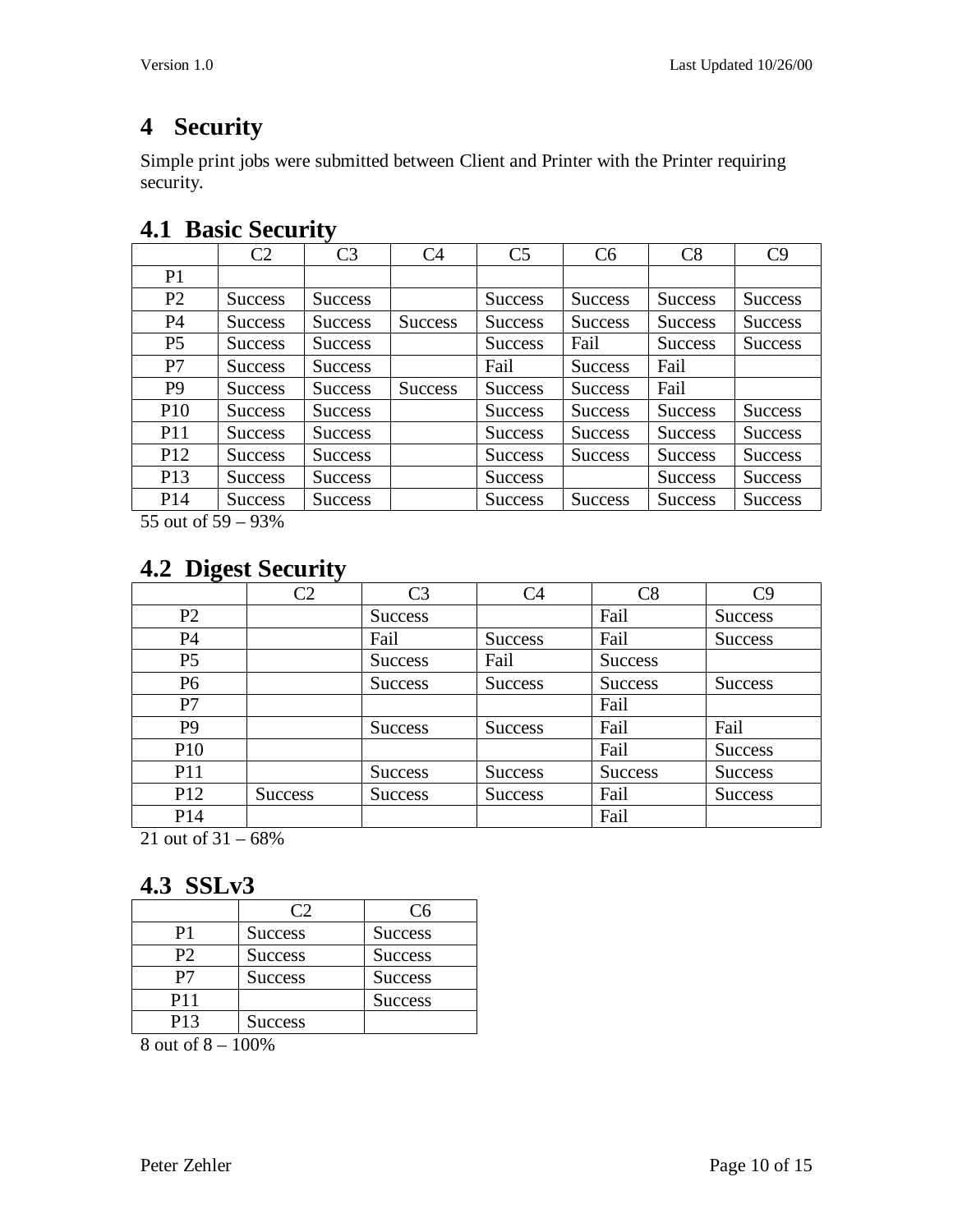#### **4.4 TLS**

| <b>Success</b> | <b>Success</b> |
|----------------|----------------|
| <b>Success</b> | <b>Success</b> |
| <b>Success</b> |                |

7 out of 7 – 100%

## **5 Notification**

Notification tested was not monitored vigorously. The notification specifications are still quite new. The notification implementations have had little chance for pair wise interoperability testing. There was limited testing time at the Bake-Off itself. As a result, the notification testing provided early implementers an opportunity to experiment with each others implementations. In the following table, empty spaces cannot be assumed untested combinations and not all failures may be listed.

### **5.1 Notification results matrix**

- Key: S=Subscription
	- L=ListSubscription
	- M=Mailto notification
	- I=INDP notification
	- FAIL=unable to interoperate

|                 | C <sub>2</sub> | C <sub>3</sub> | C <sub>4</sub> | C7         | C9          |
|-----------------|----------------|----------------|----------------|------------|-------------|
| P <sub>1</sub>  | <b>SLI</b>     |                | <b>SLM</b>     |            | <b>SLI</b>  |
| P <sub>2</sub>  |                |                | <b>FAIL</b>    |            | <b>SL</b>   |
| P <sub>3</sub>  | <b>SL</b>      |                |                |            |             |
| P <sub>5</sub>  | <b>SLM</b>     |                | <b>SLM</b>     |            | <b>SLM</b>  |
| P <sub>8</sub>  |                |                | <b>FAIL</b>    |            |             |
| P11             | <b>SLM</b>     | <b>SLM</b>     | <b>SLM</b>     | <b>SLM</b> | <b>SLM</b>  |
| P12             | <b>SLIM</b>    | <b>SLM</b>     | <b>SLM</b>     | <b>SLM</b> | <b>SLIM</b> |
| P <sub>13</sub> | <b>SLM</b>     | <b>SLM</b>     | <b>SLM</b>     | <b>SLM</b> | <b>SLM</b>  |

Subscription successes: 23 ListSubscription successes: 23 INDP successes: 4 Mailto successes: 19 Failures: 2

# **5.2 Sample Mailto Notification**

This notification arrived as a multipart MIME (Content-type: multipart/alternative;boundary=" ----=\_NextPart\_1.1")

#### 5.2.1 Raw text

```
-----= NextPart 1.1Content-type: text/plane;charset="iso-2022-jp"
Content-Transfer-Encoding: 7bit
```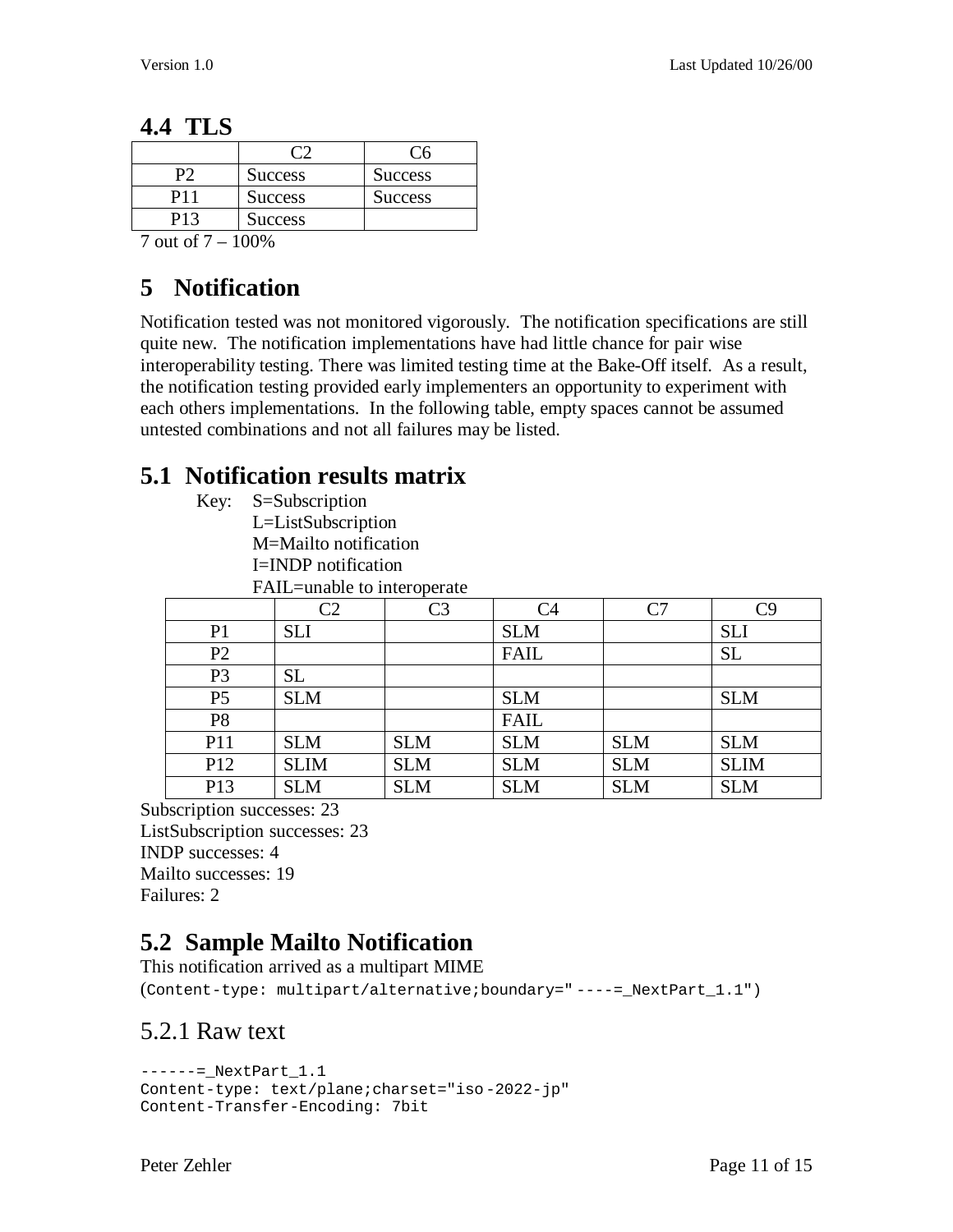```
Printer: IPP Printer
Notify printer uri: http://207.16.151.112:631/printer
Notify subscribed event: job-state-changed
Job name: foobar
Job id: 2
Job state message: job-completed-successfully
Job state: completed
Job state reasons: job-completed-successfully
------=_NextPart_1.1
Content-type: text/html;charset="iso-2022-jp"
<html><body><table>
<td>Printer<td>IPP Printer<tr>
<td>Notify printer uri<td>http://207.16.151.112:631/pri nter<tr>
<td>Notify subscribed event<td>job -state-changed<tr>
<td>Job name<td>foobar<tr>
<td>Job id<td>2<tr>
<td>Job state message<td>job-completed-successfully<tr>
<td>Job state<td>completed<tr>
<td>Job state reasons<td>job-completed-successfully<tr>
</table></body></html>
```

```
------=_NextPart_1.1--
```
#### 5.2.2 HTML View

The html appears in the mail reader like the table below

| Printer                                   | <b>IPP</b> Printer                |
|-------------------------------------------|-----------------------------------|
| Notify printer uri                        | http://207.16.151.112:631/printer |
| Notify subscribed event job-state-changed |                                   |
| Job name                                  | foobar                            |
| Job id                                    | $\mathcal{D}_{\cdot}$             |
| Job state message                         | job-completed-successfully        |
| Job state                                 | completed                         |
| Job state reasons                         | job-completed-successfully        |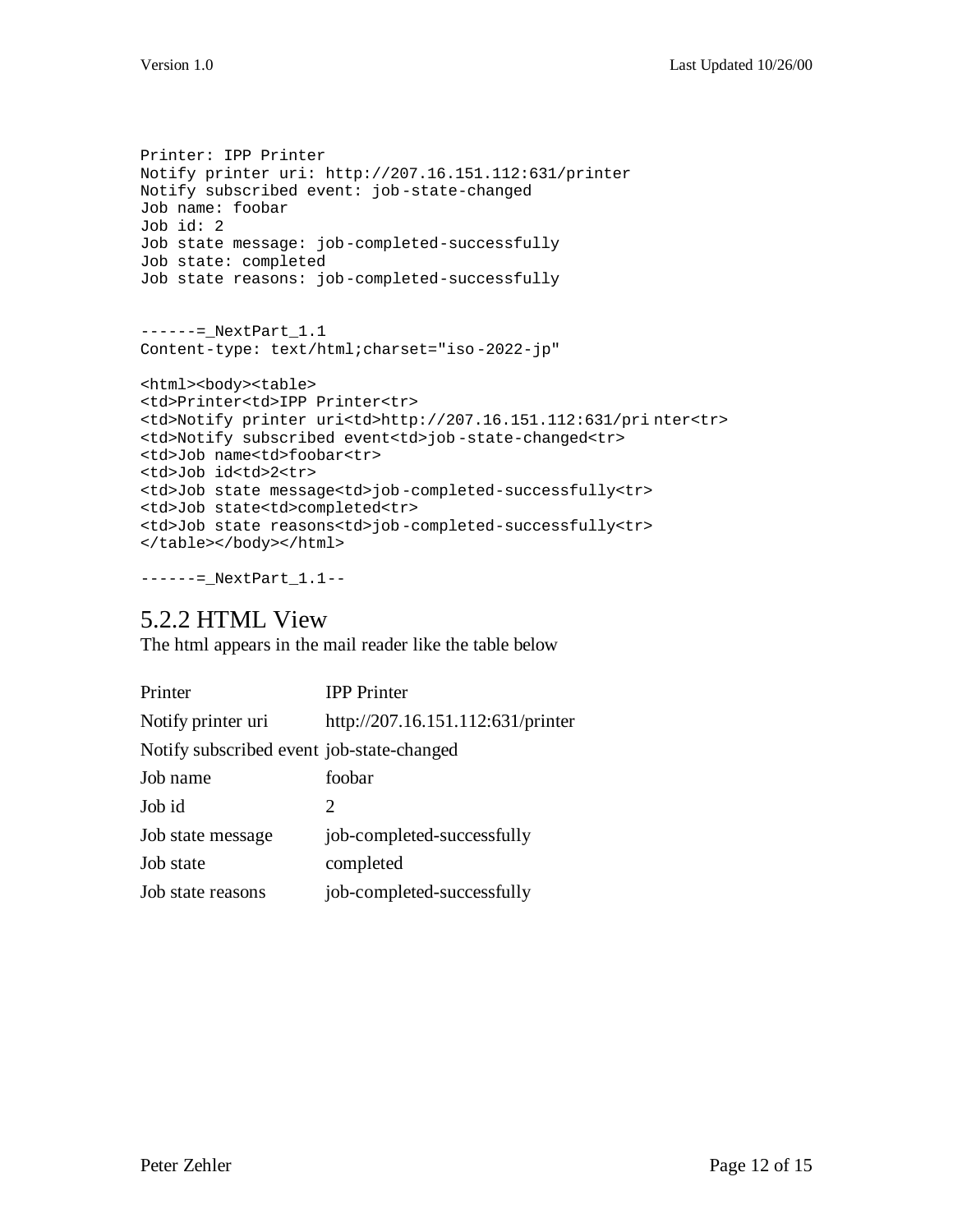# **6 Attribute Coverage**

| <b>Operation Attributes</b><br>version-number<br>operation-id<br>request-id<br>attributes-charset<br>attributes-natural-language<br>printer-uri<br>requesting-user-name<br>status code<br>Status-message<br><b>Mandatory</b> job<br><b>Mandatory Printer</b><br><b>Attributes</b><br><b>Attributes</b><br>printer-uri-supported<br>Job-uri<br>V<br>Job-id<br>uri-security-supported<br>Job-printer-uri<br>printer-name<br>Job-name<br>printer-state<br>٦<br>Job-originating-user-<br>printer-state-reasons<br>name<br>operations-supported<br>Job-state<br>V<br>charset-configured<br>job-state-reasons<br>charset-supported<br>Time-at-creation<br>natural-language-configured<br>Time-at-processing<br>generated-natural-language-<br>Time-at-completed<br>supported<br>printer-is-accepting-jobs<br>Attributes-charset<br>pdl-override-supported<br>Attributes-natural-<br>language<br>document-format-default<br>document-format-supported<br>queued-job-count<br>printer-up-time<br>compression-supported<br><b>Optional Printer Attributes</b><br><b>Optional Job Attributes</b><br>printer-location<br>Job-more-info<br>V<br>V<br>printer-info<br>Job-state-message<br>Job-detailed-status-<br>printer-more-info | <b>Attribute</b> | <b>Implemented</b> | <b>Attribute</b> | <b>Implemented</b> |
|-------------------------------------------------------------------------------------------------------------------------------------------------------------------------------------------------------------------------------------------------------------------------------------------------------------------------------------------------------------------------------------------------------------------------------------------------------------------------------------------------------------------------------------------------------------------------------------------------------------------------------------------------------------------------------------------------------------------------------------------------------------------------------------------------------------------------------------------------------------------------------------------------------------------------------------------------------------------------------------------------------------------------------------------------------------------------------------------------------------------------------------------------------------------------------------------------------------------------|------------------|--------------------|------------------|--------------------|
|                                                                                                                                                                                                                                                                                                                                                                                                                                                                                                                                                                                                                                                                                                                                                                                                                                                                                                                                                                                                                                                                                                                                                                                                                         |                  |                    |                  |                    |
|                                                                                                                                                                                                                                                                                                                                                                                                                                                                                                                                                                                                                                                                                                                                                                                                                                                                                                                                                                                                                                                                                                                                                                                                                         |                  |                    |                  |                    |
|                                                                                                                                                                                                                                                                                                                                                                                                                                                                                                                                                                                                                                                                                                                                                                                                                                                                                                                                                                                                                                                                                                                                                                                                                         |                  |                    |                  |                    |
|                                                                                                                                                                                                                                                                                                                                                                                                                                                                                                                                                                                                                                                                                                                                                                                                                                                                                                                                                                                                                                                                                                                                                                                                                         |                  |                    |                  |                    |
|                                                                                                                                                                                                                                                                                                                                                                                                                                                                                                                                                                                                                                                                                                                                                                                                                                                                                                                                                                                                                                                                                                                                                                                                                         |                  |                    |                  |                    |
|                                                                                                                                                                                                                                                                                                                                                                                                                                                                                                                                                                                                                                                                                                                                                                                                                                                                                                                                                                                                                                                                                                                                                                                                                         |                  |                    |                  |                    |
|                                                                                                                                                                                                                                                                                                                                                                                                                                                                                                                                                                                                                                                                                                                                                                                                                                                                                                                                                                                                                                                                                                                                                                                                                         |                  |                    |                  |                    |
|                                                                                                                                                                                                                                                                                                                                                                                                                                                                                                                                                                                                                                                                                                                                                                                                                                                                                                                                                                                                                                                                                                                                                                                                                         |                  |                    |                  |                    |
|                                                                                                                                                                                                                                                                                                                                                                                                                                                                                                                                                                                                                                                                                                                                                                                                                                                                                                                                                                                                                                                                                                                                                                                                                         |                  |                    |                  |                    |
|                                                                                                                                                                                                                                                                                                                                                                                                                                                                                                                                                                                                                                                                                                                                                                                                                                                                                                                                                                                                                                                                                                                                                                                                                         |                  |                    |                  |                    |
|                                                                                                                                                                                                                                                                                                                                                                                                                                                                                                                                                                                                                                                                                                                                                                                                                                                                                                                                                                                                                                                                                                                                                                                                                         |                  |                    |                  |                    |
|                                                                                                                                                                                                                                                                                                                                                                                                                                                                                                                                                                                                                                                                                                                                                                                                                                                                                                                                                                                                                                                                                                                                                                                                                         |                  |                    |                  |                    |
|                                                                                                                                                                                                                                                                                                                                                                                                                                                                                                                                                                                                                                                                                                                                                                                                                                                                                                                                                                                                                                                                                                                                                                                                                         |                  |                    |                  |                    |
|                                                                                                                                                                                                                                                                                                                                                                                                                                                                                                                                                                                                                                                                                                                                                                                                                                                                                                                                                                                                                                                                                                                                                                                                                         |                  |                    |                  |                    |
|                                                                                                                                                                                                                                                                                                                                                                                                                                                                                                                                                                                                                                                                                                                                                                                                                                                                                                                                                                                                                                                                                                                                                                                                                         |                  |                    |                  |                    |
|                                                                                                                                                                                                                                                                                                                                                                                                                                                                                                                                                                                                                                                                                                                                                                                                                                                                                                                                                                                                                                                                                                                                                                                                                         |                  |                    |                  |                    |
|                                                                                                                                                                                                                                                                                                                                                                                                                                                                                                                                                                                                                                                                                                                                                                                                                                                                                                                                                                                                                                                                                                                                                                                                                         |                  |                    |                  |                    |
|                                                                                                                                                                                                                                                                                                                                                                                                                                                                                                                                                                                                                                                                                                                                                                                                                                                                                                                                                                                                                                                                                                                                                                                                                         |                  |                    |                  |                    |
|                                                                                                                                                                                                                                                                                                                                                                                                                                                                                                                                                                                                                                                                                                                                                                                                                                                                                                                                                                                                                                                                                                                                                                                                                         |                  |                    |                  |                    |
|                                                                                                                                                                                                                                                                                                                                                                                                                                                                                                                                                                                                                                                                                                                                                                                                                                                                                                                                                                                                                                                                                                                                                                                                                         |                  |                    |                  |                    |
|                                                                                                                                                                                                                                                                                                                                                                                                                                                                                                                                                                                                                                                                                                                                                                                                                                                                                                                                                                                                                                                                                                                                                                                                                         |                  |                    |                  |                    |
|                                                                                                                                                                                                                                                                                                                                                                                                                                                                                                                                                                                                                                                                                                                                                                                                                                                                                                                                                                                                                                                                                                                                                                                                                         |                  |                    |                  |                    |
|                                                                                                                                                                                                                                                                                                                                                                                                                                                                                                                                                                                                                                                                                                                                                                                                                                                                                                                                                                                                                                                                                                                                                                                                                         |                  |                    |                  |                    |
|                                                                                                                                                                                                                                                                                                                                                                                                                                                                                                                                                                                                                                                                                                                                                                                                                                                                                                                                                                                                                                                                                                                                                                                                                         |                  |                    |                  |                    |
|                                                                                                                                                                                                                                                                                                                                                                                                                                                                                                                                                                                                                                                                                                                                                                                                                                                                                                                                                                                                                                                                                                                                                                                                                         |                  |                    |                  |                    |
|                                                                                                                                                                                                                                                                                                                                                                                                                                                                                                                                                                                                                                                                                                                                                                                                                                                                                                                                                                                                                                                                                                                                                                                                                         |                  |                    |                  |                    |
|                                                                                                                                                                                                                                                                                                                                                                                                                                                                                                                                                                                                                                                                                                                                                                                                                                                                                                                                                                                                                                                                                                                                                                                                                         |                  |                    |                  |                    |
|                                                                                                                                                                                                                                                                                                                                                                                                                                                                                                                                                                                                                                                                                                                                                                                                                                                                                                                                                                                                                                                                                                                                                                                                                         |                  |                    |                  |                    |
|                                                                                                                                                                                                                                                                                                                                                                                                                                                                                                                                                                                                                                                                                                                                                                                                                                                                                                                                                                                                                                                                                                                                                                                                                         |                  |                    |                  |                    |
|                                                                                                                                                                                                                                                                                                                                                                                                                                                                                                                                                                                                                                                                                                                                                                                                                                                                                                                                                                                                                                                                                                                                                                                                                         |                  |                    |                  |                    |
|                                                                                                                                                                                                                                                                                                                                                                                                                                                                                                                                                                                                                                                                                                                                                                                                                                                                                                                                                                                                                                                                                                                                                                                                                         |                  |                    |                  |                    |
|                                                                                                                                                                                                                                                                                                                                                                                                                                                                                                                                                                                                                                                                                                                                                                                                                                                                                                                                                                                                                                                                                                                                                                                                                         |                  |                    |                  |                    |
|                                                                                                                                                                                                                                                                                                                                                                                                                                                                                                                                                                                                                                                                                                                                                                                                                                                                                                                                                                                                                                                                                                                                                                                                                         |                  |                    |                  |                    |
|                                                                                                                                                                                                                                                                                                                                                                                                                                                                                                                                                                                                                                                                                                                                                                                                                                                                                                                                                                                                                                                                                                                                                                                                                         |                  |                    |                  |                    |
|                                                                                                                                                                                                                                                                                                                                                                                                                                                                                                                                                                                                                                                                                                                                                                                                                                                                                                                                                                                                                                                                                                                                                                                                                         |                  |                    |                  |                    |
|                                                                                                                                                                                                                                                                                                                                                                                                                                                                                                                                                                                                                                                                                                                                                                                                                                                                                                                                                                                                                                                                                                                                                                                                                         |                  |                    |                  |                    |
|                                                                                                                                                                                                                                                                                                                                                                                                                                                                                                                                                                                                                                                                                                                                                                                                                                                                                                                                                                                                                                                                                                                                                                                                                         |                  |                    |                  |                    |
|                                                                                                                                                                                                                                                                                                                                                                                                                                                                                                                                                                                                                                                                                                                                                                                                                                                                                                                                                                                                                                                                                                                                                                                                                         |                  |                    | message          |                    |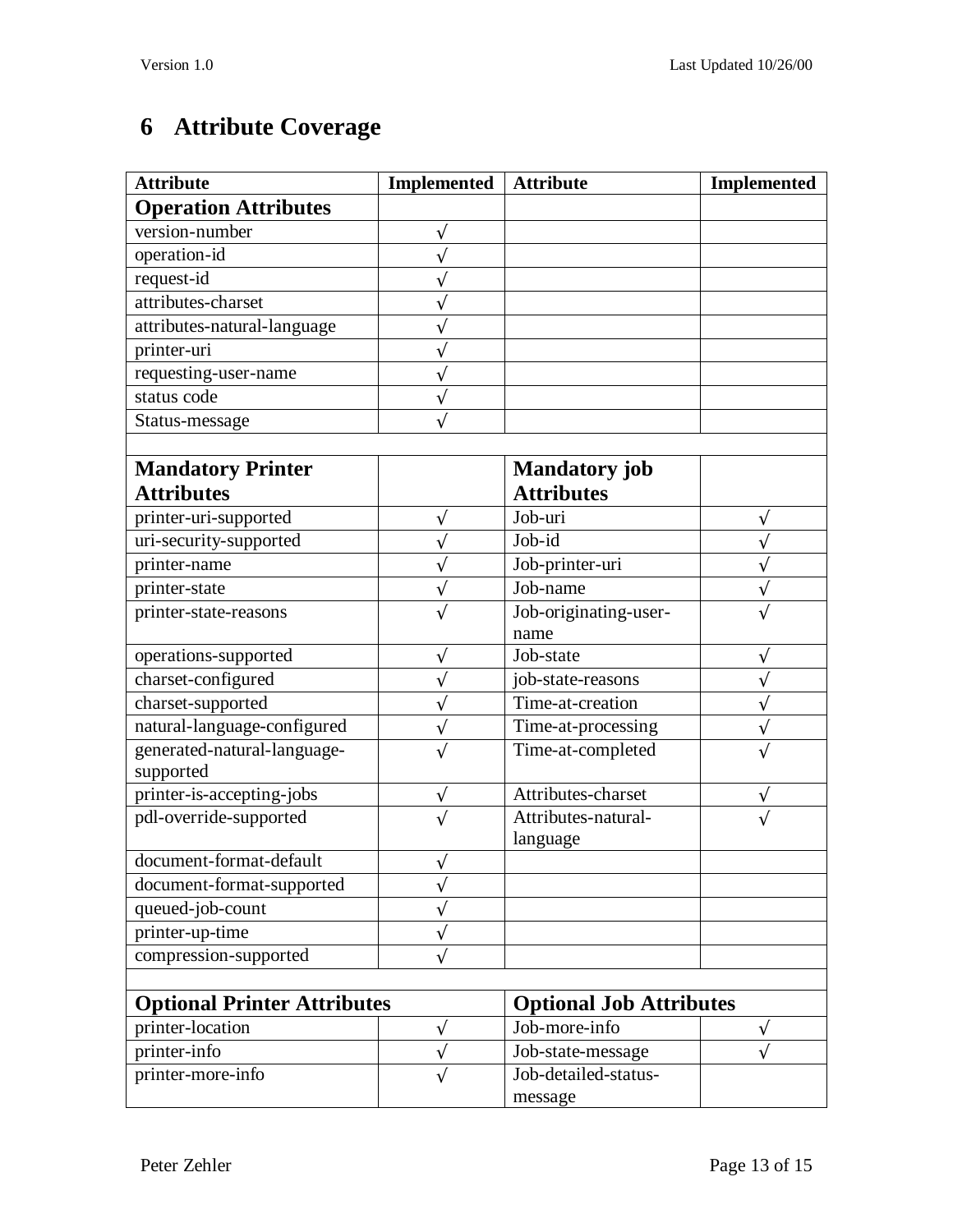| <b>Attribute</b>              | <b>Implemented</b> | <b>Attribute</b>       | <b>Implemented</b> |
|-------------------------------|--------------------|------------------------|--------------------|
| printer-driver-installer      |                    | Job-document-access-   |                    |
|                               |                    | error                  |                    |
| printer-make-and-model        |                    | Number-of-documents    |                    |
| printer-more-info-            |                    | Output-device-assigned |                    |
| manufacturer                  |                    |                        |                    |
| printer-state-message         |                    | Date-time-at-creation  |                    |
| printer-message-from-operator |                    | Date-time-at-          |                    |
|                               |                    | processing             |                    |
| color-supported               | V                  | Date-time-at-completed |                    |
| reference-uri-schemes-        |                    | Number-of-             |                    |
| supported                     |                    | intervening-jobs       |                    |
| printer-current-time          |                    | Job-message-from-      |                    |
|                               |                    | operator               |                    |
| multiple-operation-time-out   |                    | Job-k-octets           |                    |
| job-k-octets-supported        |                    | job-impressions        |                    |
| job-impressions-supported     |                    | job-media-sheets       |                    |
| job-media-sheets-supported    |                    | Job-k-octets-processed |                    |
| job-priority-default          |                    | job-impressions-       |                    |
|                               |                    | completed              |                    |
| job-priority-supported        | V                  | job-media-sheets-      |                    |
|                               |                    | completed              |                    |
| job-hold-until-default        |                    | job-priority           |                    |
| job-hold-until-supported      |                    | job-hold-until         |                    |
| job-sheets-default            |                    | job-sheets             |                    |
| job-sheets-supported          |                    | multiple-document-     |                    |
|                               |                    | handling               |                    |
| multiple-document-handling-   |                    | copies                 |                    |
| default                       |                    |                        |                    |
| multiple-document-handling-   |                    | finishings             |                    |
| supported                     |                    |                        |                    |
| copies-default                | V                  | page-ranges            |                    |
| copies-supported              |                    | sides                  | V                  |
| finishings-default            |                    | number-up              |                    |
| finishings-supported          |                    | orientation-requested  |                    |
| page-ranges-supported         |                    | media                  |                    |
| sides-default                 |                    | printer-resolution     |                    |
| sides-supported               |                    | print-quality          | N                  |
| number-up-default             |                    |                        |                    |
| number-up-supported           |                    |                        |                    |
| orientation-requested-default |                    |                        |                    |
| orientation-requested-        |                    |                        |                    |
| supported                     |                    |                        |                    |
| media-default                 |                    |                        |                    |